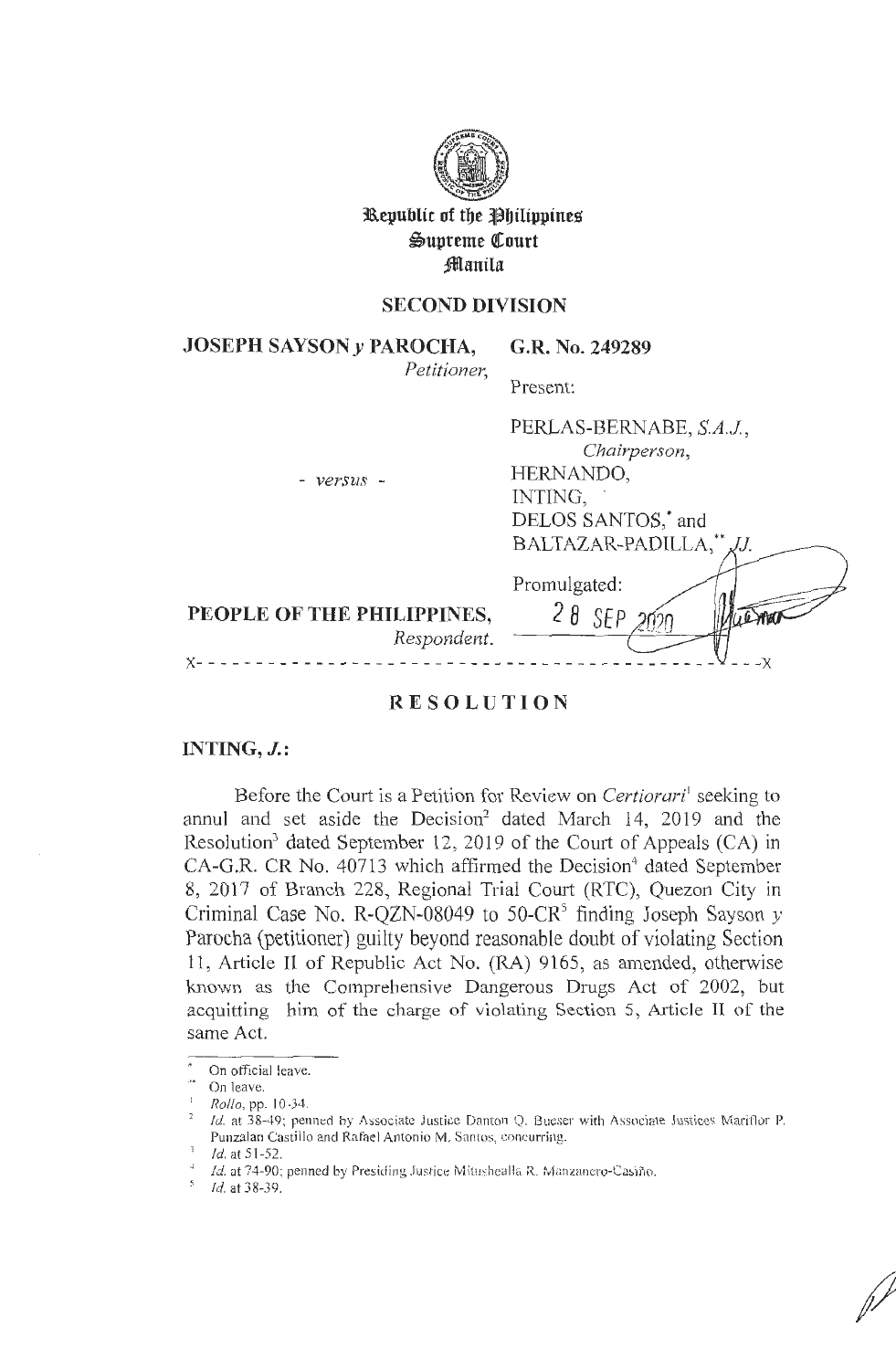# *The Antecedents*

Petitioner was charged in two separate Informations with the offenses of Illegal Sale and Illegal Possession of Dangerous Drugs, respectively defined and penalized under Sections 5 and 11, Article II of RA 9165, as amended. The accusatory portions of the two Informations read:

#### Criminal Case No. 16-08049

That on  $\omega$ r about the 25<sup>th</sup> day of July 2016, in Quezon City, Philippines, the said accused, not being autborized by law to possess any dangerous drug, did then and there willfully unknowingly have in his possession and control five (5) heat sealed transparent plastic sachets containing:

- 1) 0.02 gram of white crystalline substance with marking JS-FL-1-07-25-16;
- 2) 0.03 gram of white crystalline substance with marking JS-FL-2-07-25-16;
- 3) 0.03 gram of white crystalline substance with marking JS- $FL-3-07-25-16;$
- 4) 0.02 gram of white crystalline substance with marking JS-FL-4-07-25-16;
- 5)  $0.02$  gram of white crystalline substance with marking JS- $FL-5-07-25-16;$

All in aggregate weigh of zero point twelve  $(0.12)$  gram of Methamphetamine hydrochloride, a dangerous drug.

CONTRARY TO LAW.

#### Criminal Case No. 16-08050

That on or about the  $25<sup>th</sup>$  day of July 2016, in Quezon City, Philippines, the said accused, not being authorized by law to sell, dispense, deliver, transport or distribute and dangerous drug, did then and there wilfully, unlawfully and knowingly sell, dispense, deliver, transport, distribute or act as a broker in the said transaction one (1) heal sealed transparent plastic sachet containing 0.02 (zero point zero two) gram of Methamphetamine hydrochloride, a dangerous drug.

CONTRARYTC LAW. 6

<sup>6</sup> As culled from the Decision dated March 14, 20 19 of the Court of Appeals, *id.* at 38-39.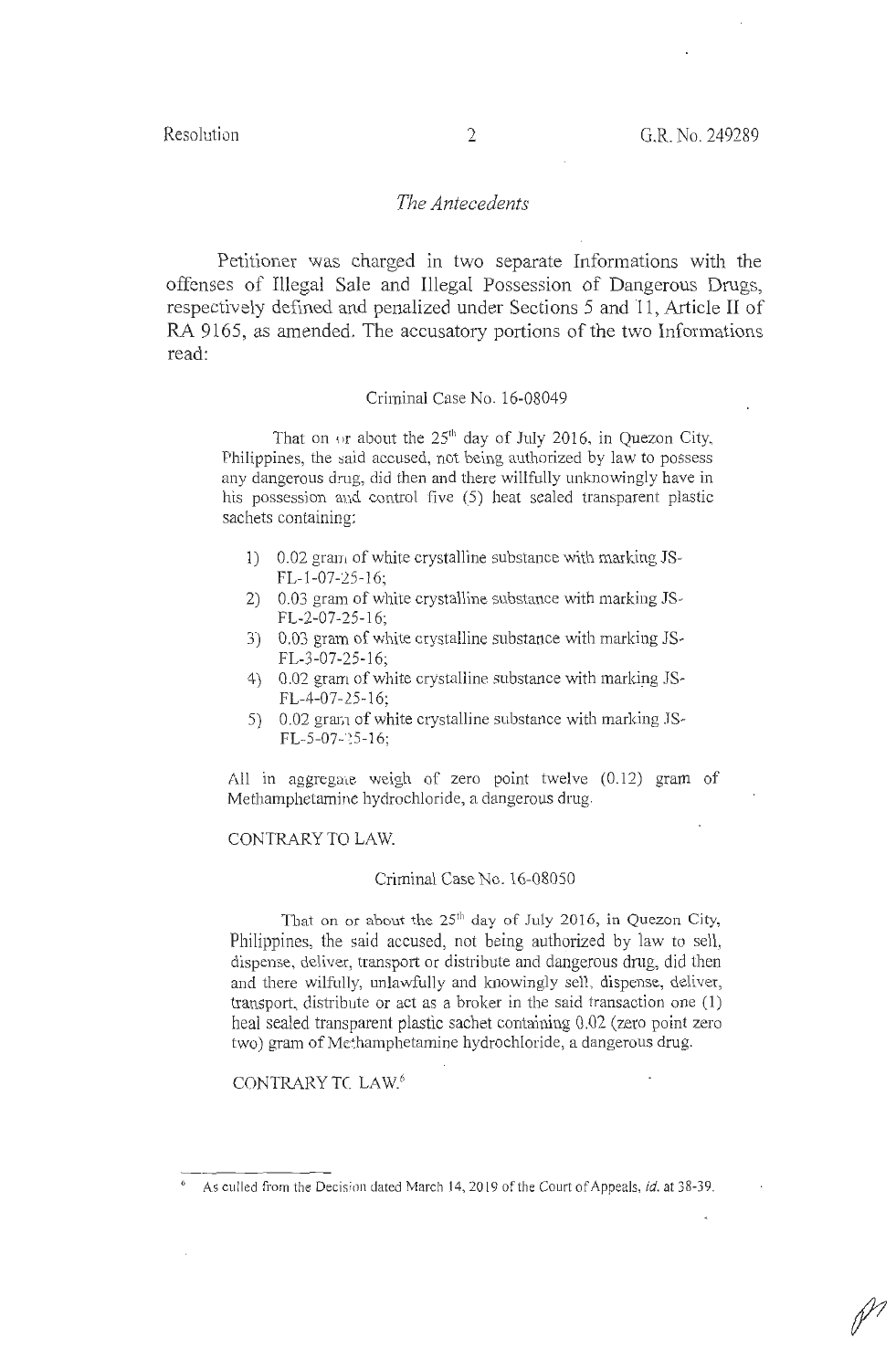# *Version of the Prosecution*

On July 25, 2016, acting on the information received from a confidential informant, members of Police Station 11, Quezon City formed a buy-bust team and successfully conducted a buy-bust operation against petitioner at ROTC Hunters, Tatalon, Quezon City. During the buy-bust operation, one sachet of suspected *shabu* was recovered from him. When the police officers arrested and frisked petitioner, they recovered five more sachets of suspected *shabu* from his possession. Because a crowd gathered at the place of arrest, Police Officer I Florante Lacob, one of the members of the buy-bust team, brought the confiscated items to the *Barangay* Hall of Tatalon, Quezon City for the marking and inventory. *Ex-Officio* Conrado M. Manalo (Manalo), who was then the duty desk officer at: the *barangay* hall, witnessed the marking and inventory. Subseque:1tly, the police officers brought petitioner and the seized items to the police station. Thereafter, the police officers brought the ccnfiscated item:; to the crime laboratory where, after examination, their contents testeci positive for methamphetamine hydrochloride or *shabu,* a dangerous drug. <sup>7</sup>

### *Version of the Defense*

In defense, petitioner denied the accusations against him. He claimed that at the time of the incident, he was in his Ate Rose's house waiting for his nephew, CJ Abdul, when five police officers suddenly showed up, frisked him and his neighbors, and searched the area. Thereafter, the police officers brought him and his neighbors to the police station when: they were forced to confess their alleged drug activities. 8

#### *Ruling of the RTC*

On September 8, 2017, the RTC rendered a Decision<sup>9</sup> finding petitioner guilty of violating Section 11, Article II of RA 9165, as amended, sentencing him to suffer the indeterminate penalty of twelve  $(12)$  years and one  $(1)$  day to fourteen  $(14)$  years imprisonment, and ordering him to pay a fine of  $\overline{P}300,000.00$ .<sup>10</sup> The RTC, however, acquitted petitioner of the charge of Illegal Sale of Dangerous Drugs

 $1d.$  at 39-40.

 $\frac{1}{2}$  Id. at 40-41.<br>
Id. at 74-90

 $^{\prime\prime}$   $\prime$   $\prime$   $\prime$   $\prime$   $\prime$  89.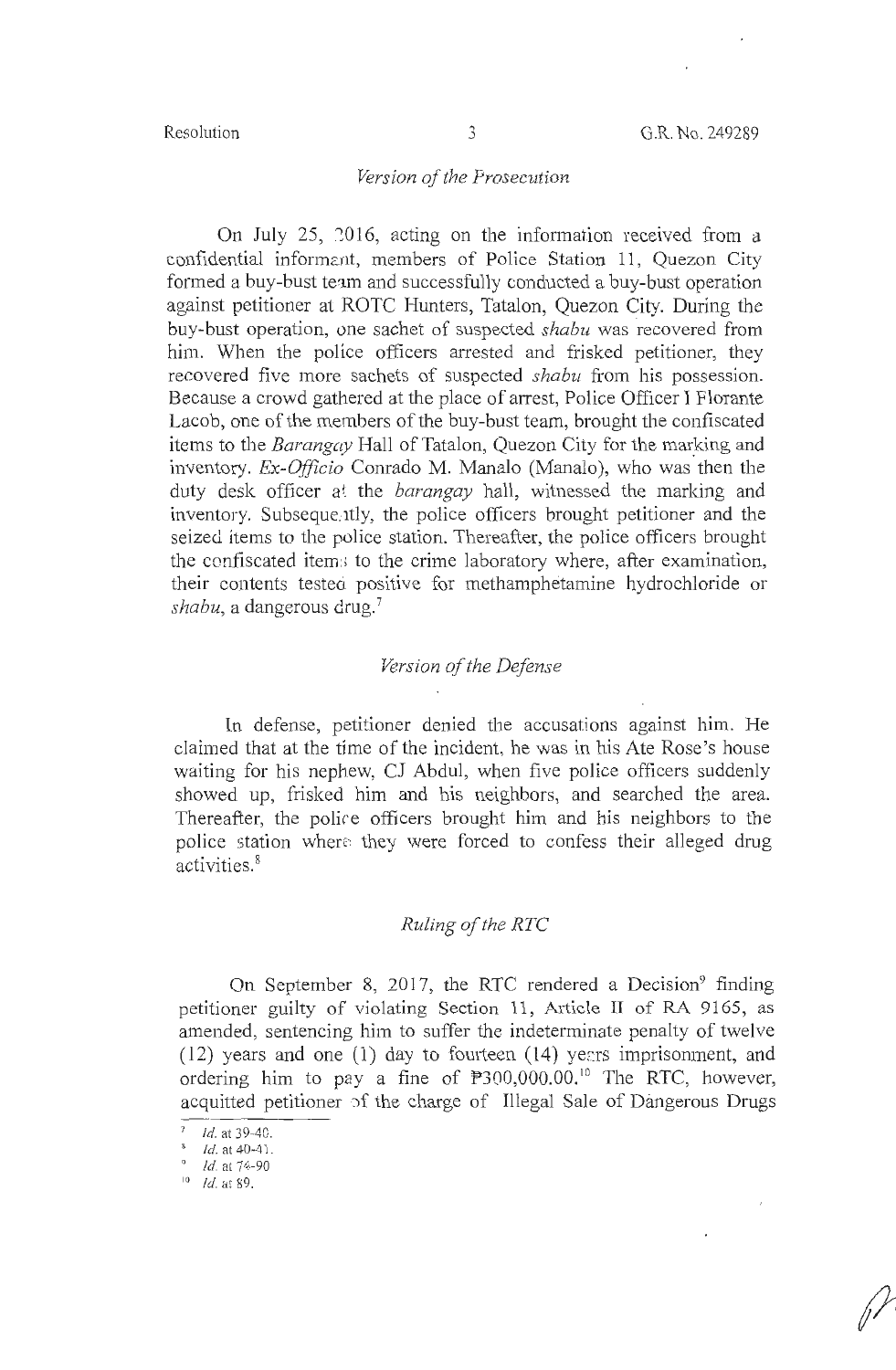under Section 5, Article II of RA 9165, as amended, for failure of the prosecution to prove his guilt beyond reasonable doubt.

# *Ruling of the CA*

Aggrieved, petitioner appealed to the CA. In a Decision<sup>11</sup> dated March 14, 2019, the CA affirmed *in toto* the RTC ruling. The CA held that: (1) all the elements of Illegal Possession of Dangerous Drugs were proven; (2) the marking of the seized items at the *barangay* hall was justified as a crowd was causing a commotion at the crime scene; and (3) the buy-bust team exerted earnest efforts to contact the required witnesses to the marking and inventory, however, none came.<sup>12</sup>

Dissatisfied, petitioner moved for reconsideration, but the CA denied it in a Resolution<sup>13</sup> dated September 12, 2019.

Hence, the instant petition.

The issue is whether the CA erred in affirming petitioner's conviction for Illegal Possession of Dangerous Drugs.

# *The Court's Ruling*

The petition is meritorious.

In a successful prosecution for offenses involving Illegal Possession of Dangerous Drugs under Section 11, Article II of RA 9165, as amended, the following elements must concur: (a) the accused was in possession of an item or object identified as a prohibited  $drag$ ; (b) such possession was not authorized by law; and (c) the accused freely and consciously possessed the said drug.<sup>14</sup>

It is essential that the identity of the dangerous drug be established with moral certainty.<sup>15</sup> To achieve this, the prosecution must be able to account for each link of the chain of custody from the moment the drugs

 $11$  *Id.* at 38-49.

 $12$  *Id.* at 45-46.

<sup>1.1</sup> Id. at 5 1-52. 14 *People v. Dela Cruz,* G.R. No. 2382 12, January 27, 2020. Citations omitted. 15 *People v. Santos,* G.R. No. 243627, November 27, 2019.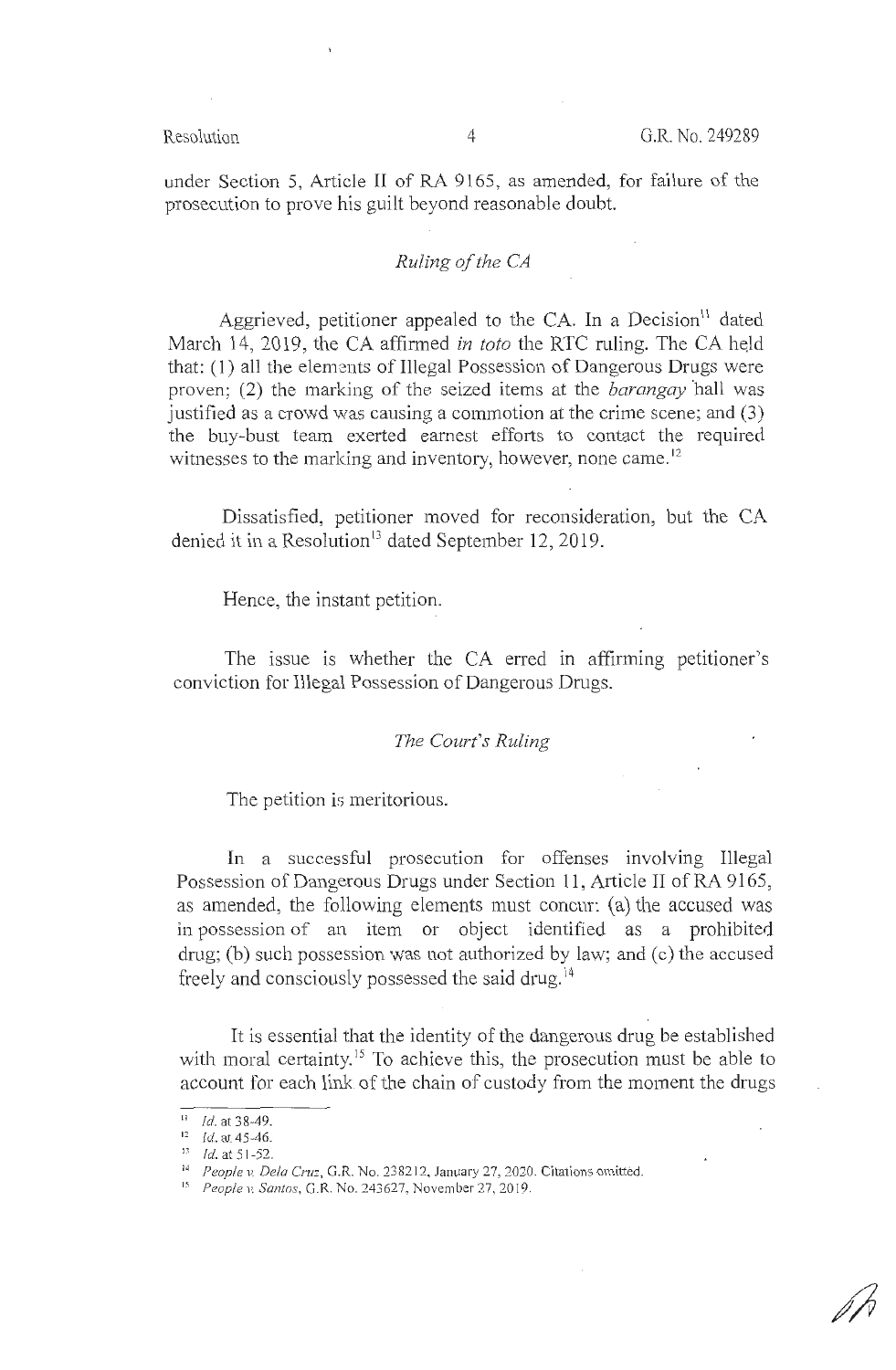$\mathscr{P}$ 

. ' are seized up to their presentation in court as evidence of the crime. <sup>16</sup> As part of the chain of custody procedure, the law requires, *inter alia,* that the marking, physical inventory, and photographing of the seized items be conducted immediately after seizure and confiscation.<sup>17</sup>

The law further requires that the inventory and photographing be done in the presence of the accused or the person from whom the items were seized, or his representative or counsel, as well as certain required witnesses, namely: (a) if prior to the amendment of RA 9165 by RA 10640,<sup>18</sup> a representative from the media and the Department of Justice (DOJ), and any elected public official; or (b) if after the amendment of RA 9165 by RA 10640, an elected public official and a representative of the National Prosecution Service (NPS) or the media. <sup>19</sup>

In cases where strict compliance with the chain of custody procedure is not possible, the seizure and custody of the seized items will not be rendered void if the prosecution satisfactorily proves that there is justifiable ground for the deviation, *and* the integrity and evidentiary value of the seized items are properly preserved.<sup>20</sup> Noncompliance with the witness requirement may be permitted if the prosecution proves that the apprehending officers exerted genuine and sufficient efforts to secure the presence of the required witnesses, albeit the latter failed to appear. $21$ 

In *People v. Santos*,<sup>22</sup> the Court held that mere statements of unavailability, absent actual serious attempts to contact the required witnesses, are unacceptable as justified grounds for non-compliance.

In *People v. Gabunada*<sup>23</sup> the Court explained that these considerations anent the witness requirement *"arise from the fact that*  police officers are ordinarily given sufficient time  $-$  beginning from the *moment they have received the information about the activities of the* 

<sup>&</sup>lt;sup>16</sup> See *People v. Año*, 828 Phil. 439, 448 (2018). See also *People v. Viterbo*, 739 Phil. 593, 601 (2014) and *People v. Alagarme*, 754 Phil. 449, 459-460 (2015).

<sup>&</sup>lt;sup>17</sup> See *People v. Gabunada*, G.R. No. 242827, September 9, 2019.

<sup>&</sup>lt;sup>18</sup> Entitled "An Act to Further Strengthen the Anti-Drug Campaign of the Government, Amending for the Purpose Section 21 of Republic Act No. 9165, Otherwise Known as the 'Comprehensive Dangerous Drugs Act of 2002," approved on July 15, 2014, and became effective on August 7.

<sup>2014.&</sup>lt;br><sup>19</sup> People v. Gabunada, supra note 17.

<sup>&</sup>lt;sup>20</sup> See *People v. Almorfe*, 631 Phil. 51, 60 (2010).<br><sup>21</sup> *People v. Gabunada, supra* note 17.

<sup>21</sup>*People v. Cabunada, supra* note 17. 22 *People v. Santos, supra* nc,te 15.

<sup>&</sup>lt;sup>23</sup> *People. v. Gabunada, supermote 17.*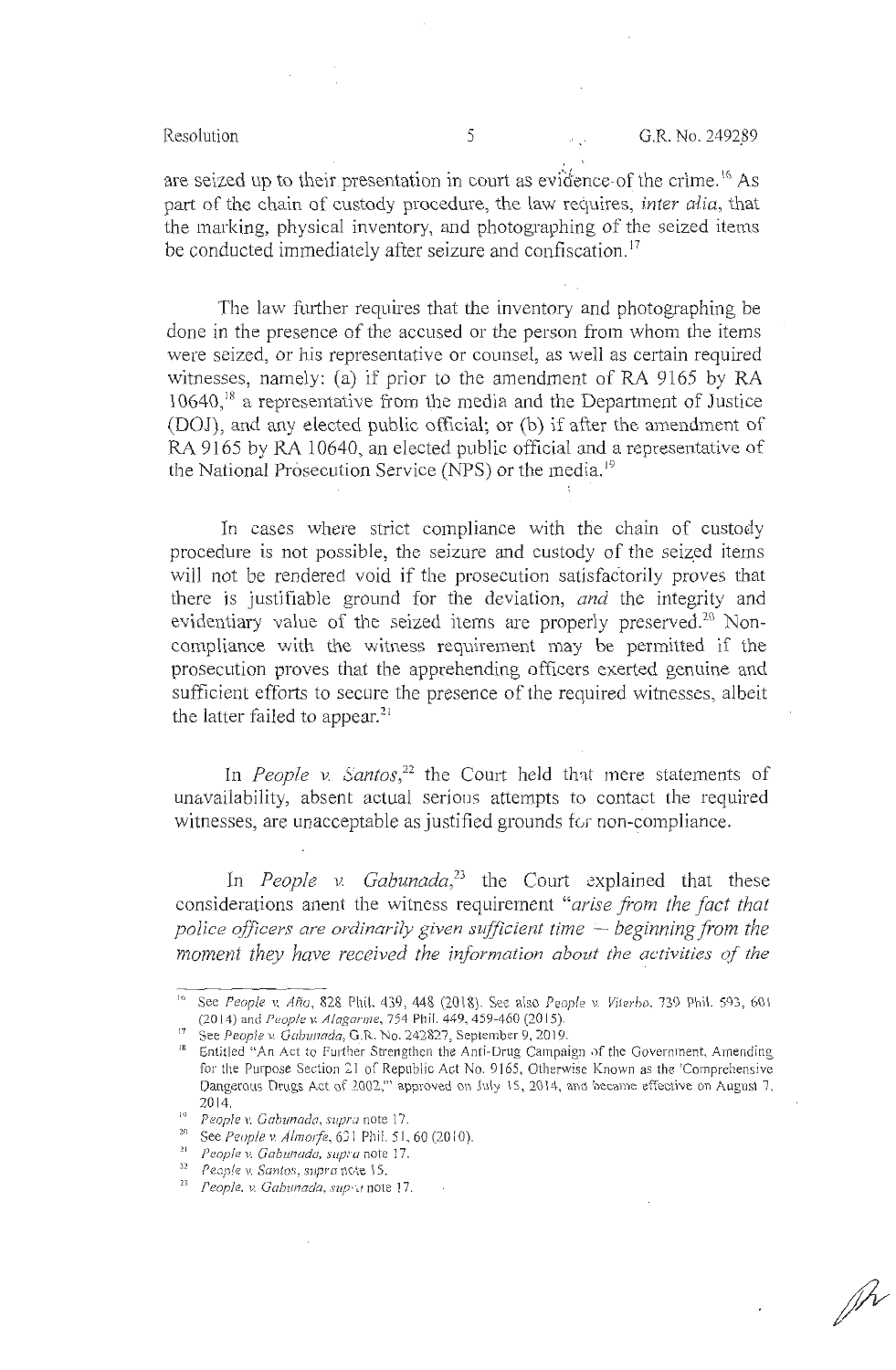*accused until the time of his arrest* - *to prepare for a buy-bust operation and consequently, make the necessary arrangements beforehand, knowing fully well that they would have to strictly comply*  with the chain of custody rule."<sup>24</sup>

In the present case, the witness requirement under RA 10640 which became effective on August 7, 2014, applies because the offense was allegedly committed on July 25, 2016. Records show that the requisite inventory was in the presence only of Manalo, the duty desk officer at the *Barangay* Hall of Tatalon, Quezon City. For obvious reasons, there was a total lack of compliance with the witness requirement.

The sheer allegation that the police officers tried to contact the mandatory witnesses but that no one arrived cannot be deemed reasonable enough to justify a deviation from the mandatory directives of the law. As aforesaid, mere claims of unavailability, absent a showing that actual and serious attempts were employed to contact the required witnesses, are unacceptable as they fail to show that genuine and sufficient efforts were exerted by police officers.

In view of the foregoing, the Court is constrained to rule that the integrity and evidentiary value of the items purportedly seized from petitioner, which constitute the *corpus delicti* of the crime charged, have been compromised. Hence, his conviction must be overturned.

**WHEREFORE,** the petition is **GRANTED.** The Decision dated March 14, 2019 and the Resolution dated September 12, 2019 of the Court of Appeals in CA-G.R. CR No. 40713 are hereby **REVERSED** and **SET ASIDE.** Accordingly, petitioner Joseph Sayson y Parocha is **ACQUITTED** of Illegal Possession of Dangerous Drugs under Section 11, Article II of Republic Act No. 9165, as amended.

The Director of the Bureau of Corrections, Muntinlupa City is **ORDERED** to: (a) cause the immediate release of petitioner Joseph Sayson *y* Parocha unless he is being held in custody for any other lawful reason; and (b) inform the Court of the action taken within five (5) days from receipt of this Resolution.

<sup>2</sup> • <sup>1</sup>*Id.,* citing *People v. Crispo, et al.,* 828 Phil. 4 16, 436(2018).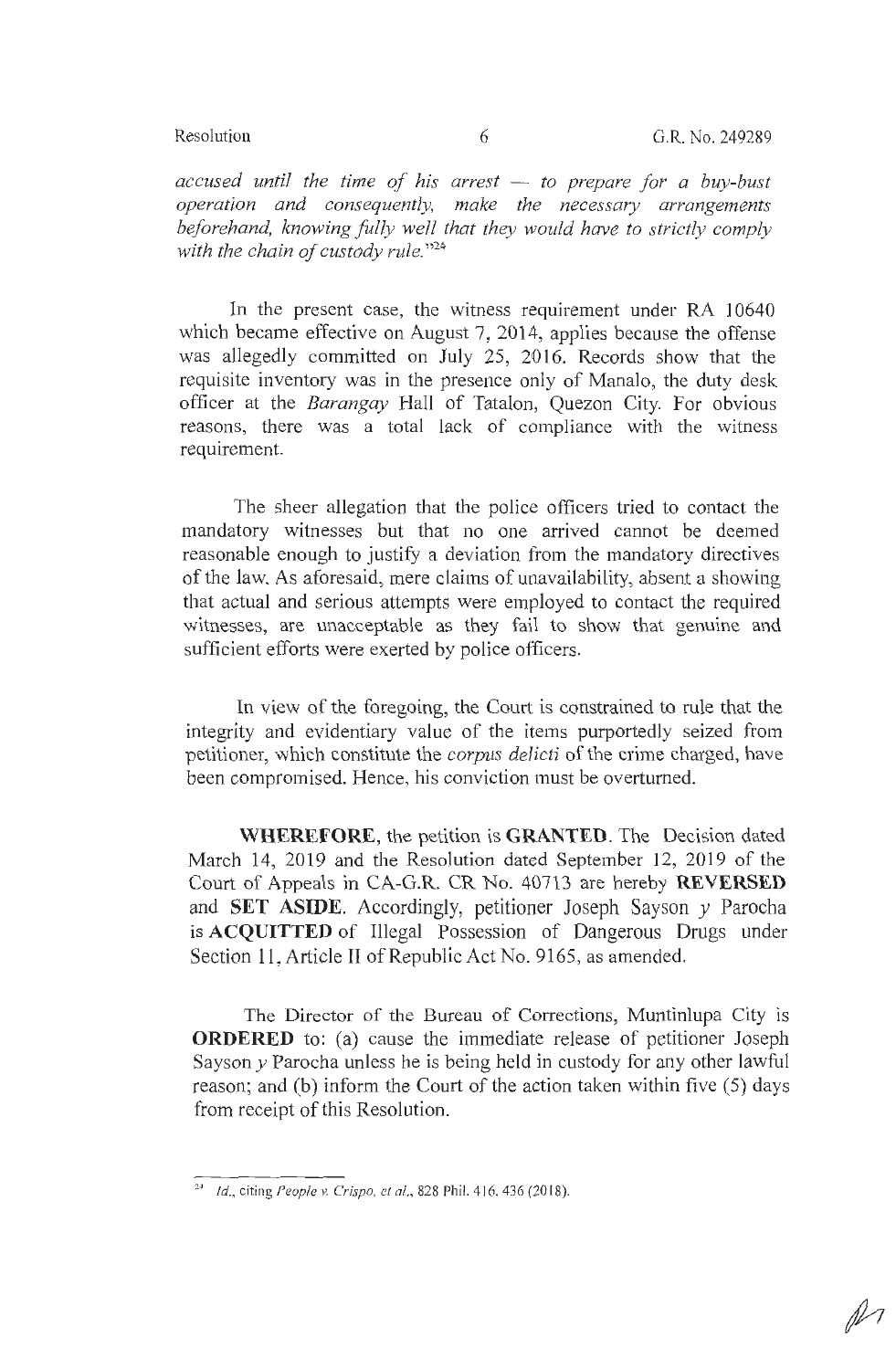Let entry of judgment be issued immediately.

**SO ORDERED.** 

PAUL B. INTING **HENRI** *Associate Justice* 

WE CONCUR:

MP. New **ESTELA M. PERLAS-BERNABE** *Senior Associate Justice Chairperson* 

**RAMON** PAUL L. HERNANDO *Associate Justice* 

(On official leave) **EDGARDO L. DELOS SANTOS**  *Associate Justice* 

(On leave) **PRISCILLA J. BALTAZAR-PADILLA**  *Associate Justice* 

# **ATTESTATION**

I attest that the conclusions in the above Resolution had been reached in consultation before the case was assigned to the writer of the opinion of the Court's Division.

> **ESTELA M! PERLAS-BERNABE** *Senior Associate Justice Chairperson*